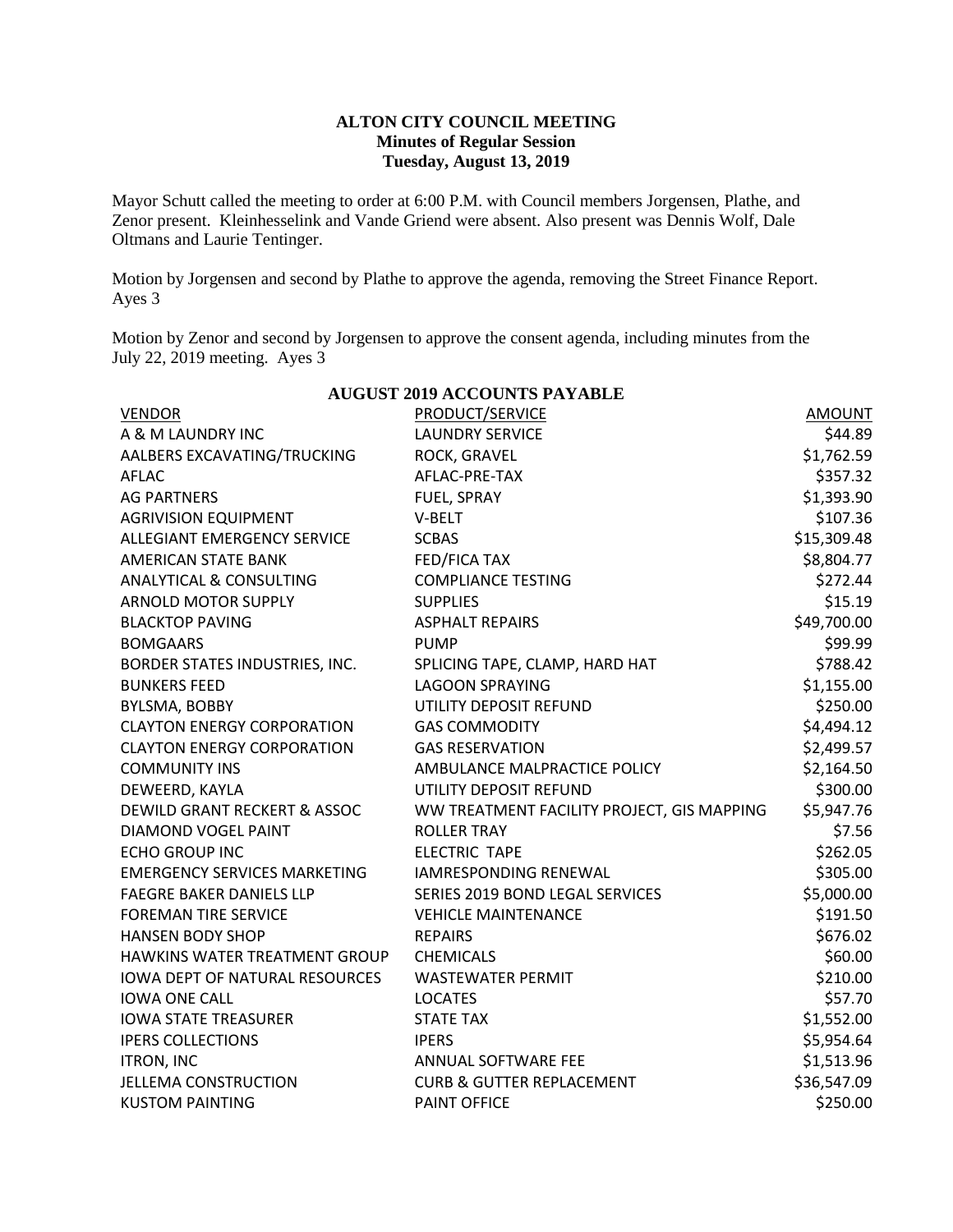| <b>KRULL, TANNER</b>                 | UTILITY DEPOSIT REFUND                  | \$62.99      |
|--------------------------------------|-----------------------------------------|--------------|
| <b>MATHESON TRI-GAS IN</b>           | <b>OXYGEN</b>                           | \$68.86      |
| MID SIOUX OPPORTUNITY                | <b>PROJECT SHARE</b>                    | \$20.00      |
| <b>MIDAMERICAN ENERGY</b>            | <b>STREET LIGHTS</b>                    | \$233.21     |
| MIKES WELDING & REPAIR               | <b>WELDING GAS</b>                      | \$65.00      |
| MISSOURI RIVER ENERGY SERVICES       | <b>ELECTRIC</b>                         | \$56,173.35  |
| <b>MUNICIPAL UTIL-BILLS</b>          | <b>UTILITIES</b>                        | \$2,804.64   |
| NEAL CHASE LUMBER CO                 | <b>SUPPLIES</b>                         | \$224.01     |
| NOTEBOOM ELECTRIC                    | MOTOR, BOLT, ADAPTER                    | \$355.47     |
| ORANGE CITY MUNICIPAL UTILITIES      | <b>BULK WATER</b>                       | \$6,911.63   |
| ORANGE CITY HEALTH SYSTEM            | PARAMEDIC ASSISTS, DRUG TESTS, SUPPLIES | \$568.54     |
| <b>ORANGE CITY SANITATION</b>        | <b>GARBAGE HAULING</b>                  | \$6,699.85   |
| <b>PAYROLL</b>                       | PAYROLL CHECKS ON 7/31/2019             | \$27,949.47  |
| <b>PCC</b>                           | <b>RESCUE BILLING</b>                   | \$140.99     |
| PHYSIO CONTROL                       | LUCA 3.1 CHEST COMPRESSION SYSTEM       | \$11,837.82  |
| POTTEBAUM, LEONARD                   | <b>REFUND</b>                           | \$25.00      |
| <b>RICE SIGNS</b>                    | <b>BREAKAWAY COUPLER</b>                | \$244.90     |
| SANITATION PRODUCTS, INC             | SANDER, LIGHTS                          | \$40,790.00  |
| SIOUX ABSTRACT CO. INC.              | <b>ABSTRACT - DE JAGER</b>              | \$300.00     |
| <b>SIOUX COUNTY TREASURER</b>        | <b>PROPERTY TAX</b>                     | \$4,524.00   |
| <b>SIOUX GOLF &amp; COUNTRY CLUB</b> | ECONOMIC DEVELOPMENT CONTRIBUTION       | \$20,000.00  |
| SIOUXLAND DISTRICT HEALTH DEPT       | ANNUAL POOL INSPECTION                  | \$288.00     |
| <b>SIOUXLAND PRESS</b>               | <b>PUBLICATIONS</b>                     | \$107.20     |
| <b>SOLSMA BROTHERS</b>               | <b>RR - WATER LINE</b>                  | \$250.00     |
| STATE INDUSTRIAL PRODUCTS            | <b>CHEMICALS</b>                        | \$190.81     |
| <b>LAURIE TENTINGER</b>              | <b>MILEAGE</b>                          | \$229.68     |
| TOWN & COUNTRY IMPLEMENT             | <b>STARTER</b>                          | \$664.42     |
| TREASURER - STATE OF IOWA            | <b>WATER EXCISE TAX</b>                 | \$1,425.00   |
| TREASURER - STATE OF IOWA            | <b>SALES TAX</b>                        | \$2,232.00   |
| UNITY POINT CLINIC-OCC MED           | <b>DRUG TESTS</b>                       | \$126.00     |
| <b>VERIZON</b>                       | <b>CELL PHONES</b>                      | \$259.48     |
| <b>VISA</b>                          | CUTTING EDGE, TRAINING, SUPPLIES        | \$1,284.32   |
| WELLMARK BLUE CROSS/BLUE SHIELD      | <b>GROUP INSURANCE</b>                  | \$9,247.64   |
| <b>WESCO DISTRIBUTION, INC.</b>      | PEDESTAL                                | \$744.72     |
| <b>WEST IOWA TELEPHONE</b>           | TELEPHONE, FAX, INTERNET                | \$639.16     |
| <b>ZIEGLER</b>                       | BITS, PEDESTAL                          | \$725.85     |
|                                      | TOTAL ACCOUNTS PAYABLE CHECKS           | \$346,468.83 |

**LUXEMBURG HERITAGE SOCIETY:** Dennis Wolf, President of the Luxemburg Heritage Society, spoke to the Council about the 150<sup>th</sup> year celebration the Society's planning for June 6-7, 2020 in Alton. Wolf will coordinate with Oltmans on a staging area for the parade and use of Bandshell Park.

Wolf left the meeting at 6:15 PM.

**LIQUOR LICENSE:** The Double D Bar submitted a request for liquor license with outdoor service for September 19 – September 22, 2019.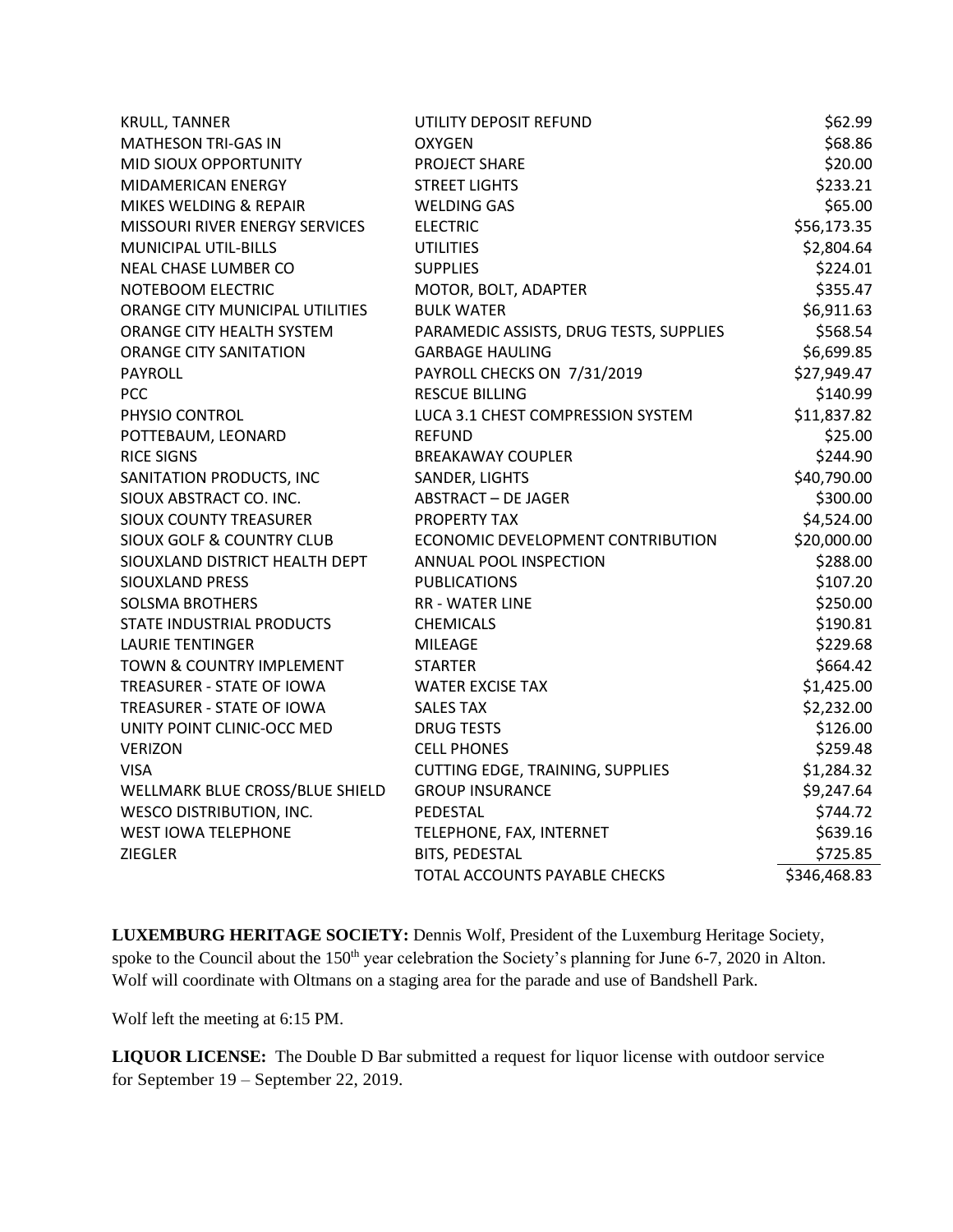Motion by Jorgensen and second by Plathe to approve the liquor license with outdoor service for Double D Bar for September 19 – September 22, 2019, pending Dram Shop. Ayes 3

**NATURAL GAS:** Oltmans presented the Council with a proposed hedging agreement between the City and Public Energy Facilities Authority.

Motion by Plathe and second by Zenor to approve the Hedging Agreement by and Between Public Energy Facilities Authority and City of Alton. Ayes 3

## **TRANSFER OF FUNDS:**

**RESOLUTION 19-22: "A RESOLUTION OF THE CITY COUNCIL OF ALTON, IOWA MAKING BUDGETED TRANSFER OF FUNDS FROM THE GENERAL FUND, RUT FUND AND THE UTILITY FUNDS TO CAPITAL PROJECTS FUNDS"** was introduced and moved for adoption by Council Member Zenor. Plathe seconded the motion to adopt.

On roll call vote: Ayes: Jorgensen, Plathe, Zenor Nays: None Absent: Kleinhesselink, Vande Griend

Whereupon the Mayor declared the Resolution duly adopted.

**EMS:** PCC, the City's contractor for EMS billing, recommended that the City increase the City's EMS fees to align with Wellmark's fee schedule and to adjust fees as Wellmark's fees are updated.

Motion by Jorgensen and second by Plathe to increase EMS fees to align with Wellmark's fee schedule and to adjust fees as Wellmark's fees are updated. Ayes 3

**FEMA:** Oltmans updated the Council on the costs and requirements to pursue FEMA assistance for the Wastewater Flood Mitigation Project.

Increased project costs and a large amount of administrative time, due to the regulatory requirements and the limited potential of being awarded funds, it was the consensus of the Council to not pursue FEMA assistance. The City will proceed using wastewater funds.

**HOUSING:** The Council discussed exercising the land option extension per the terms of the option agreement for land west of Jefferson Avenue. Oltmans is working with the City Attorney to draft the necessary documentation.

**2019 STREET PROJECTS:** Oltmans updated the Council on street projects. Blacktop Paving has completed repair work in several areas. Jellema Construction is currently working on curb and gutter repairs on 9th St and several other areas. Blacktop Services is tentatively scheduled to do milling and asphalt replacement sometime after Labor Day.

**WASTEWATER:** The lagoon dredging project is on hold until crops are harvested to allow for sludge application.